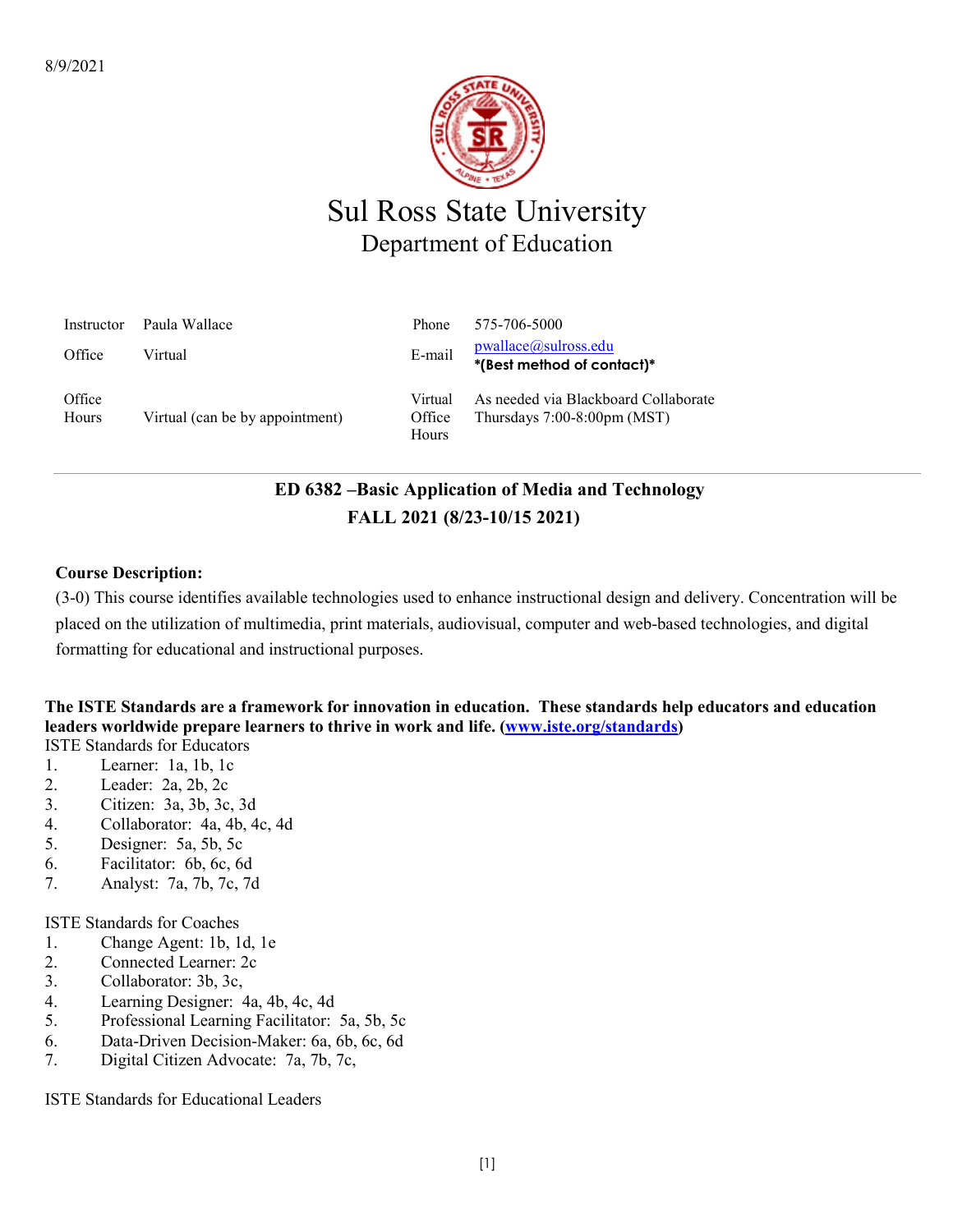### 8/9/2021

- 1. Equity and Citizenship Advocate: 1a, 1b, 1c,
- 3. Empowering Leader: 3c,
- 4. Systems Designer:
- 5. Connected Learner: 5a, 5b, 5d

### **Required Textbook:** None-provided by instructor [\(Open Resources Standards Rubric\)](https://www.achieve.org/files/AchieveOERRubrics.pdf) **Required Readings: Provided in Blackboard Course (see reference page)**

## **Requirements:**

Students will:

- Participate and collaborate in online discussions, assignments, and activities
- Utilize Blackboard on the SRSU website to fulfill course requirements
- Utilize Voicethread links to participate in oral discussions
- Practice professional conduct and ethics and respectful learning exchanges
- Preserve confidentiality of information shared regarding student, family, or school district experiences

## **Course Requirements:**

- Attendance
	- Students should refer to the *Online Absence Policy* posted in Blackboard under the tab Course Information regarding participation in an online course.
- Daily Readings
	- We will be covering an enormous amount of information in a very short amount of time because this is an 8 week accelerated course. A large part of the **graduate student** responsibility in this course will be to devote time to the course information. Please note which and what information will be covered and read ahead to keep up with the rigorous pace of the course.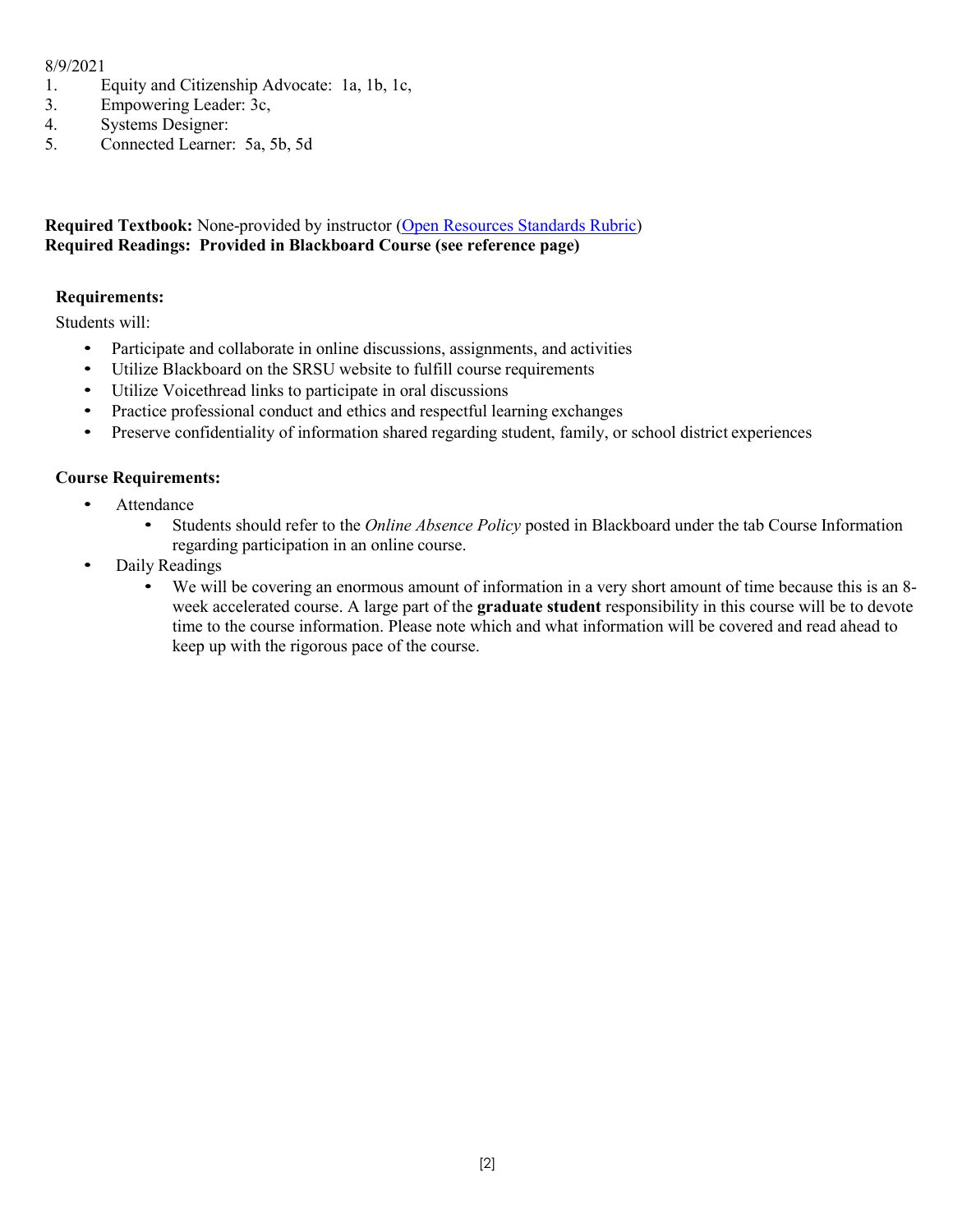# **Grading Policy:**

| <b>Assignments</b>                 | <b>Number</b>  | <b>Points</b> | <b>Total</b> |
|------------------------------------|----------------|---------------|--------------|
| Week 0                             |                |               |              |
| Written Introductory Discussion    | $\mathbf{1}$   | 25            | 50           |
| <b>Personal Profiles</b>           | $\mathbf{1}$   | 50            | 50           |
| <b>Academic Honesty Assignment</b> | 1              | 25            | 25           |
| Syllabus Quiz                      | 1              | 25            | 25           |
| <b>Week 1-8</b>                    |                |               | 0            |
| Weekly Journal (Blog)              | 8              | 50            | 400          |
| <b>Weekly Oral Discussion</b>      | 4              | 50            | 200          |
| <b>Final Project Prep</b>          | $\overline{2}$ | 100           | 200          |
| <b>Final Project</b>               | $\mathbf{1}$   | 350           | 350          |
|                                    |                |               | 1300         |

| A=1170-1300 |
|-------------|
| B=1040-1169 |
| C=910-1039  |
| D=780-909   |
| $< 779 = F$ |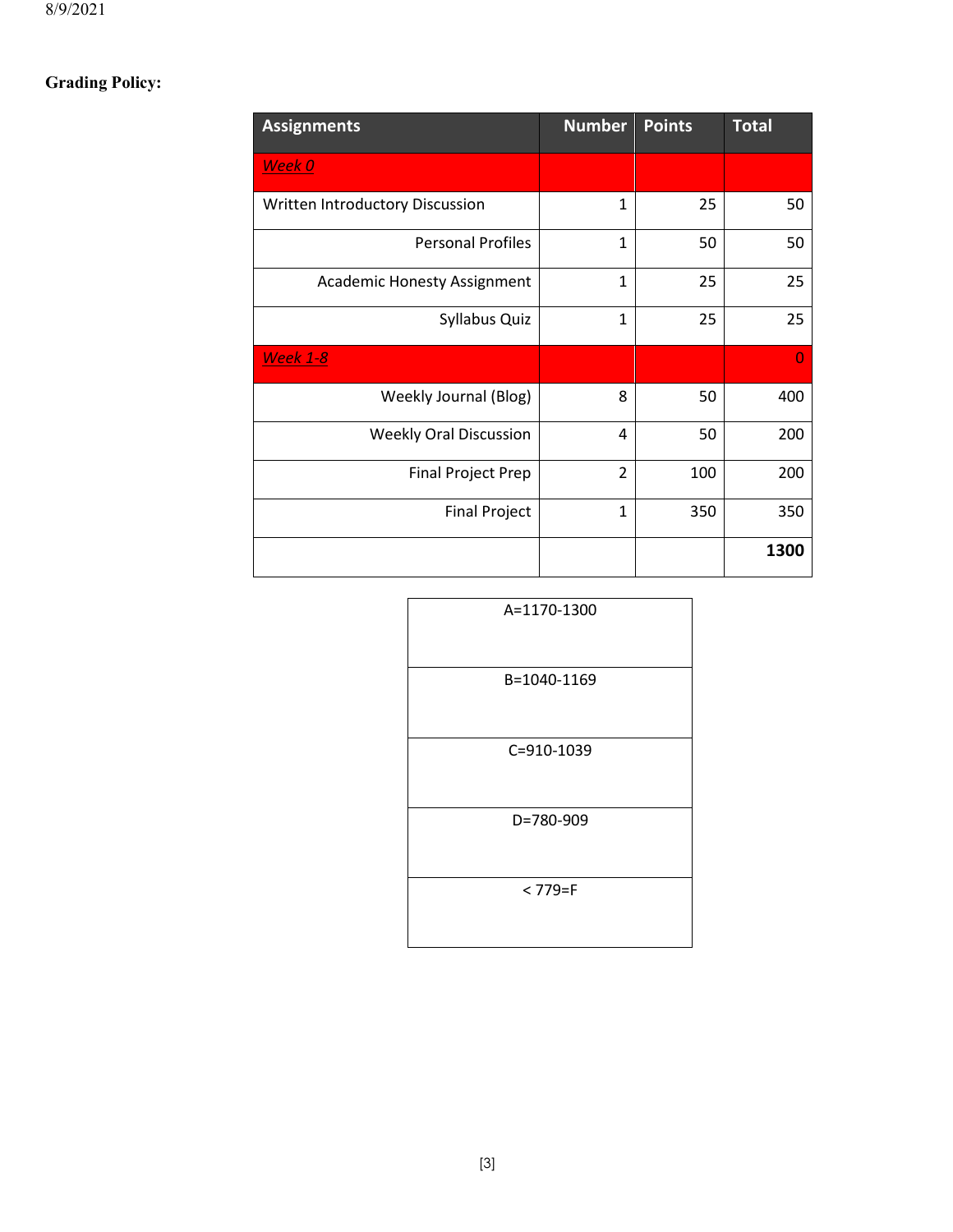# **Course Schedule**

| <b>WEEK</b>                        | <b>ASSIGNED WORK</b>                                                                                         | <b>OPEN DATE</b> | <b>CLOSE DATE</b> |
|------------------------------------|--------------------------------------------------------------------------------------------------------------|------------------|-------------------|
| Week 0                             | Course Information & Week 0 Activities                                                                       |                  |                   |
| Week 1                             | Digital Media: What It Is and Implementation<br>(Readings & Blog)                                            |                  |                   |
| Week 2                             | Technology Tools: From Web 2.0 to 3.0 and Beyond<br>(Readings & Blog)                                        |                  |                   |
|                                    | Oral Discussion #1 Or                                                                                        |                  |                   |
|                                    | Using Open Source Digital Media, Freeware, and                                                               |                  |                   |
| Week 3                             | Shareware to Enhance Learning (Readings & Blog)                                                              |                  |                   |
|                                    | Project Prep #1                                                                                              |                  |                   |
|                                    | Curriculum Design: Engage, Collaborate, and                                                                  |                  |                   |
| Week 4                             | Demonstrate (Readings & Blog)                                                                                |                  |                   |
|                                    | Oral Discussion #2                                                                                           |                  |                   |
| Week 5                             | Storyboarding: Tell Your Tale (Readings & Blog)                                                              |                  |                   |
| Week 6                             | Audio Tools and Learning Implementation<br>(Readings & Blog)                                                 |                  |                   |
|                                    | Oral Discussion #3                                                                                           |                  |                   |
| Week 7                             | Website Design Basics (Aesthetics/Functionality, Color<br>Palettes, Fonts, and Images (Readings & Blog)      |                  |                   |
|                                    | Project Prep #2                                                                                              |                  |                   |
| Week 8                             | E-Learning Author Tools, Strategy Video Editing Tools<br>and Instructional Design Strategy (Readings & Blog) |                  |                   |
| <b>Capstone</b><br><b>Artifact</b> | <b>Final Project</b>                                                                                         |                  |                   |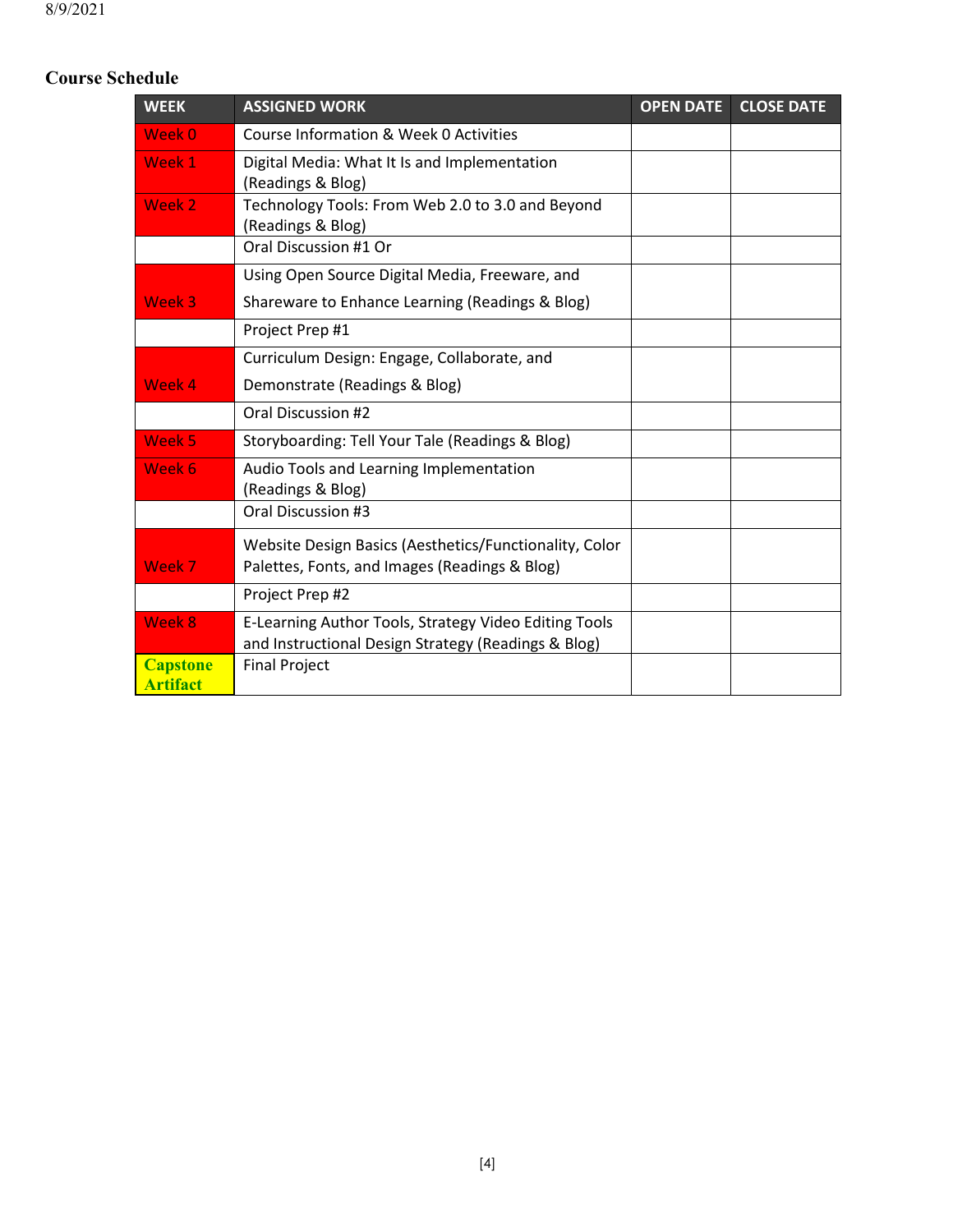### **All assignments are due on the scheduled date no later than 11:59 pm CST.**

**Grading: All assignments are due on the date posted. Late work WILL NOT be accepted! The only exception to this is medical emergencies (doctor excuse required) or family death (your name must be listed in the obituary).**

# **Educator Standards Addressed in for Instructional Design-: Educational Technology Standard**

### **Class will address the following Student Learning Outcomes (SLOs):**

This course is designed as an introduction to the field of instructional design and technology.

By the end of the course, students will be able to:

- Identify technologies used to enhance instructional design and delivery
- Demonstrate an ability to evaluate which technologies are appropriate for particular instructional purposes.
- Demonstrate an ability to develop instruction in a digital formats
- Demonstrate an understanding of the effects digital formatted instruction has on students from other cultures and students with disabilities
- Discuss an agent's affects and influences on the diffusion of digital formatted instruction and the delivery of its services in an educational setting.

**Communication Policy:** The preferable communication source is Blackboard email. Telephone and virtual conferencing communications are also available. An appointment set up through email will need to be made for virtual conferencing. It is reasonable to expect your instructor to answer your emails within 24 hours. In most cases it will be sooner than that.

**Attendance Policy:** Students are expected to attend all scheduled on- campus classes. Prompt arrival for class is expected. Students in web-enhanced or web classes are expected to log in several times each week to the Blackboard course site on the Internet site. The instructor will monitor the Blackboard log-ins for attendance points. Students are to make themselves aware of the SRSU policies on Absences and Class Attendance posted in the SRSU Student Handbook. SRSU Class Attendance policy states "The instructors may, at their discretion, drop a student from a course when the student has a total of nine absences." SRSU policy states "An absence is defined as non-attendance in fifty minutes of class; for example, nonattendance in a one and one-half hour class will constitute one and one-half absences and non-attendance in a three hour class will constitute three absences." Therefore, non-attendance for Weekend Format classes calculates to: Saturday (7 hrs of class time)  $= 8.4$  absences and Sunday (4 hrs of class time)  $= 4.8$  absences. Make up work is at the discretion of the instructor as it relates to "explained or excused" absences. The Absences/Class Attendance policy includes all absences excused or unexcused. In this course you are expected to attend all classes, to be punctual, and to complete all assignments ontime.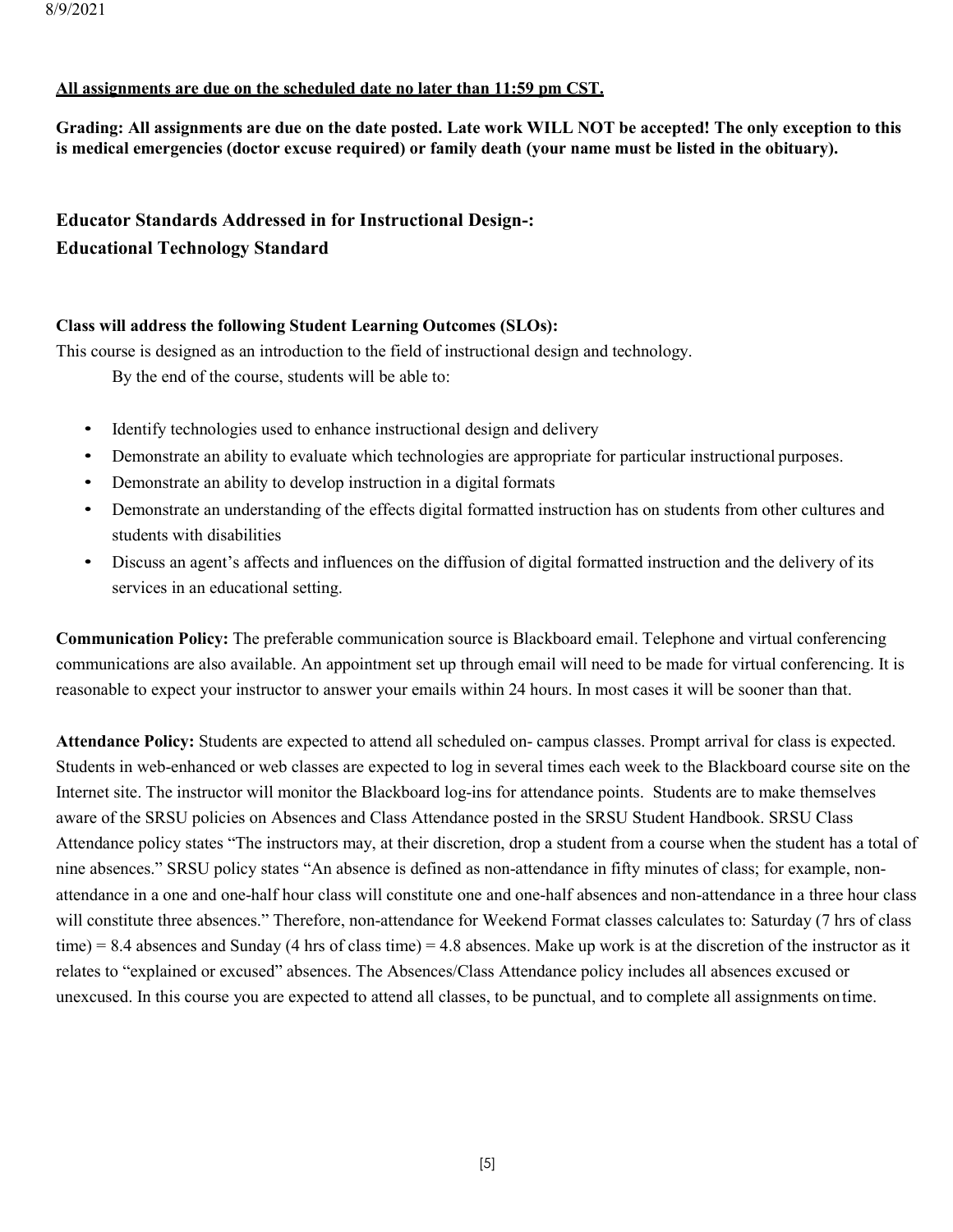#### **ADA Accommodations**

Sul Ross State University is committed to equal access in compliance with the Americans with Disabilities Act of 1973. It is the student's responsibility to initiate a request for accessibility services. Students seeking accessibility services must contact:

Mary Schwartze, M. Ed., L.P.C., in Counseling and Accessibility Services, Ferguson Hall, Room 112.

The mailing address is P.O. Box C-122, Sul Ross State University, Alpine, Texas Telephone: 432-837-

8691. E-mail: [mschwartze@sulross.edu](mailto:%20%20mschwartze@sulross.edu) .

**Tobacco Policy:** Tobacco is not permitted on the Sul Ross campus.

**Academic Integrity**: Students in this class are expected to demonstrate scholarly behavior and academic honesty in the use of intellectual property. A scholar is expected to be punctual, prepared, and focused. Examples of academic dishonesty include but are not limited to:

Turning in work as original that was used in whole or part for another course and/or professor; turning in another person's work as one's own; copying from professional works or internet sites without citation.

### **Distance Education Students:**

*Distance Education Statement*: Students enrolled in distance education courses have equal access to the university's academic support services, such as Smarthinking, library resources, such as online databases, and instructional technology support. For more information about accessing these resources, visit the SRSU website. Students should correspond using Sul Ross email accounts and submit online assignments through Blackboard, which requires secure login information to verify students' identities and to protect students' information. **[If the course requires students to take proctored exams or to purchase additional software or equipment, please describe those requirements here.]** The procedures for filing a student complaint are included in the student handbook. Students enrolled in distance education courses at Sul Ross are expected to adhere to all policies pertaining to academic honesty and appropriate student conduct, as described in the student handbook. Students in web-based courses must maintain appropriate equipment and software, according to the needs and requirements of the course, as outlined on the SRSU website.

**This course syllabus is intended to be a guide and may be amended at any time.**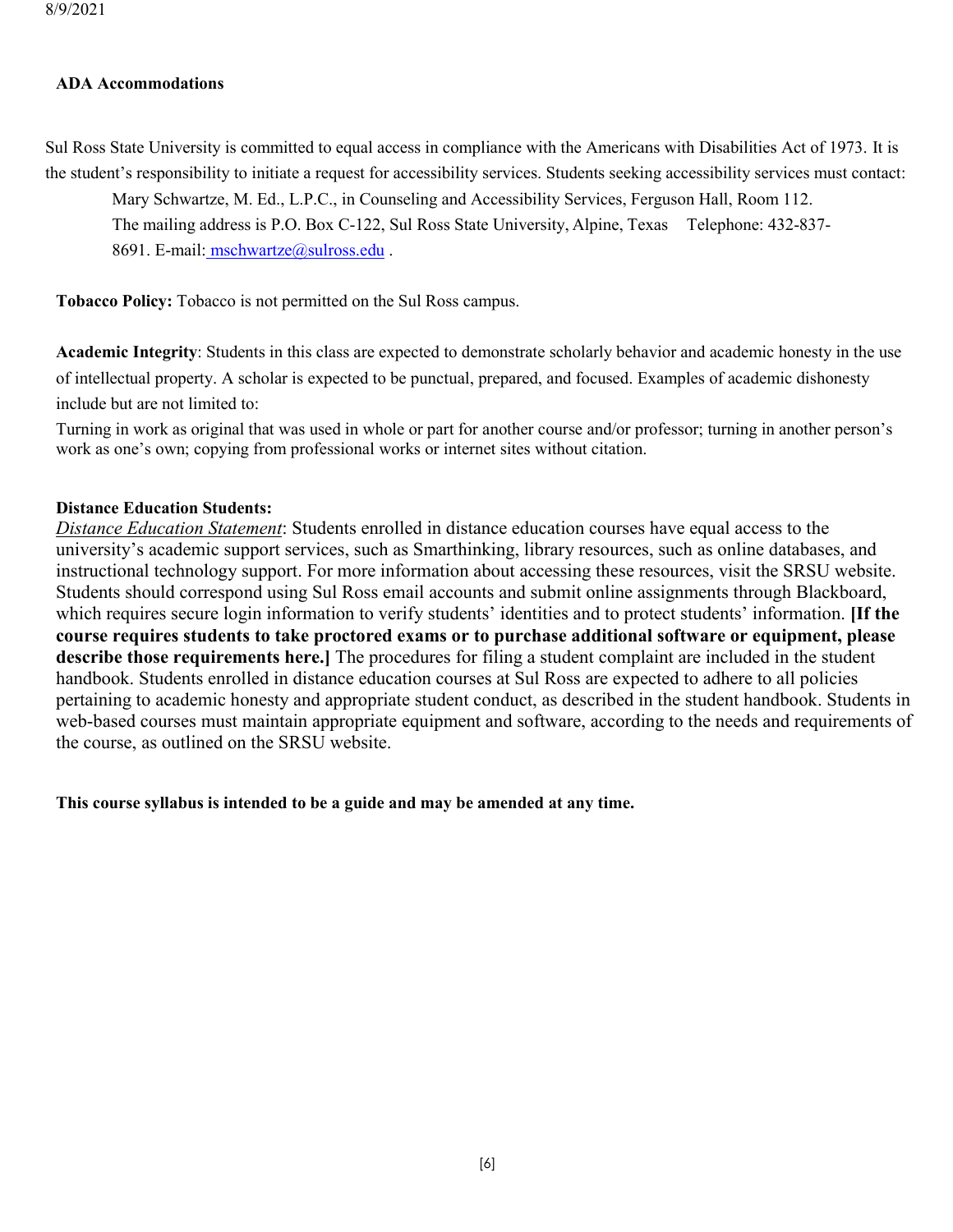### **Reading References**

Anderson, D.V., (2106) What Is SCORM? 5 Essential SCORM Facts You Should Know. Retrieved April 15, 2018 from https://elearningindustry.com/what-is-scorm-5-scorm-facts-know

Arshavskiy, M., (2108). Social Media And eLearning: How To Improve Formal Learning With Social Media. Retrieved April 8, 2018 from https://elearningindustry.com/improve-formal-learning-with-social-media-social-media-elearning

Bartolomé, Antonio. (2007). Web 2.0 and New Learning Paradigms. eLearning Papers, N° 8, 2008. 8.

Clark, R., (2007). 2007. Leveraging multimedia for learning. Retrieve April 12, 2019 from http://www.clarix.com/whitepapers/captivate\_leveraging\_multimedia.pdf

Damewood, R., (No Date). Create Instructional Videos for your Students. Retrieved April 14, 2018 from http://www.randydamewood.com/create-instructional-videos-for-your-students.html

Delaney, M., (2012). *What Is Web 3.0, Really, and What Does It Mean for Education?* Retrieved March 21, 2018 from https://edtechmagazine.com/k12/article/2012/10/what-web-30-really-and-what-does-it-mean-education

Fisher, T., (2018). *What is Freeware?* Retrieved March 21, 2018 from https://www.lifewire.com/freeware-definition-4154271

Fisher, T., (2018). *What is Shareware?* Retrieved March 21, 2018 from https://www.lifewire.com/shareware-definition-4154860

Gray, C., (2107). Podcasting in Education. What are the Benefits? Retrieved April 12, 2018 from https://www.thepodcasthost.com/niche-case-study/podcasting-in-education/

LeanForward (No Date). E-Learning Authoring Tool Guide Is an e-Learning Authoring Tool Right for Your Organization? Retrieved April 13, 219 from http://docplayer.net/20563868-E-learning-authoring-tool-guide-is-an-e-learning-authoring-toolright-for-your-organization.html

Martinez, J., (2017) The Best eLearning Authoring Tools of 2018. Retrieve April 12, 2018 from https://www.pcmag.com/roundup/348022/the-best-elearning-authoring-tools

Midrack, R.L., (2018). *What is Open Source Software?* Retrieved March 21, 2018 from https://www.lifewire.com/what-isopen-source-software-4147547

Mohamed, A. E. (2011). *Web 2.0 tools in education: A quick guide*. Bangi, Selangor: Pusat Pembangunan Akademik, Universiti Kebangsaan Malaysia.

Norma, S., (2106). 5 Ultimate Tricks Of Using Social Media As Learning Tools. Retrieved April 9, 2018 from https://elearningindustry.com/5-ultimate-tricks-using-social-media-learning-tools

Pandey, A., (2018) Case Study - Creating Highly Engaging Corporate Compliance Training With Gamication. Retrieved April 9, 2018 from https://elearningindustry.com/compliance-training-with-gamification-case-study-creating-highly-engagingcorporate

Pappas, C., (2012). Ultimate List of Free Storyboard Templates for eLearning. Retrieved April 10, 2018 from https://elearningindustry.com/free-storyboard-templates-for-elearning

Pappas, C., (2015). 7 Tips To Create Responsive Design For Mobile Learning. Retrieved April 8, 2018 from https://elearningindustry.com/7-tips-create-responsive-design-mobile-learning

Pappas, C., (2015). 12 Tips To Create Effective eLearning Storyboards. Retrieved April 9, 2018 from https://elearningindustry.com/12-tips-to-create-effective-elearning-storyboards